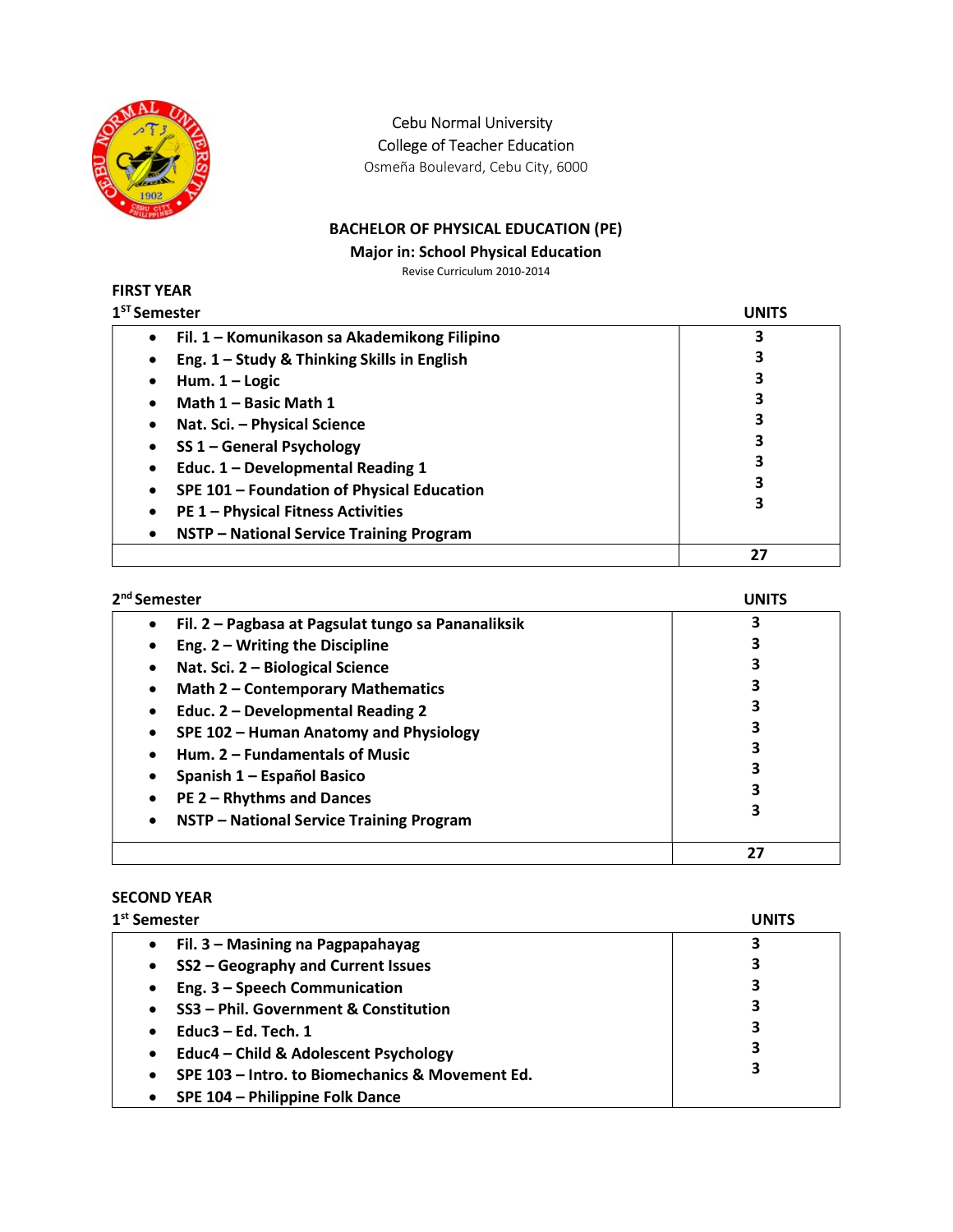| • Spanish $2$ – Español Intermedio                 |    |
|----------------------------------------------------|----|
| $\bullet$ PE 3 – Recreation and Outdoor Activities |    |
|                                                    |    |
|                                                    | 29 |

| 2 <sup>nd</sup> Semester                                                       | JNITS |
|--------------------------------------------------------------------------------|-------|
| <b>Educ5 - Facilitating Learning</b><br>$\bullet$                              | 3     |
| <b>Educ6 - Educational Technology 2</b><br>$\bullet$                           | 3     |
| <b>Educ7 - Teaching Profession</b><br>$\bullet$                                | 3     |
| <b>Educ8 - Principles of Teaching</b><br>$\bullet$                             | 3     |
| SPE 105 - Gymnastics & Combative Sports<br>$\bullet$                           | З     |
| SPE 106 - Individual-Dual Sports & Phil. Games<br>$\bullet$                    | 3     |
| SPE 107 - Comprehensive School Health Educ.<br>$\bullet$                       | 3     |
| SPE 108 - Team Sports (Soccer, Basketball, Volleyball & Softball)<br>$\bullet$ | 6     |
|                                                                                | 27    |

# THIRD YEAR

| 1 <sup>ST</sup> Semester                                    | UNITS |
|-------------------------------------------------------------|-------|
| History 1 - Philippine History                              | 3     |
| Lit. $1$ – Literature of the Philippines<br>$\bullet$       |       |
| Educ9 - Principles of Teaching 2<br>٠                       | 3     |
| <b>Educ10 Assessment of Student Learning</b><br>$\bullet$   |       |
| <b>Educ11 Field Study 1</b>                                 | 3     |
| SPE 109 - Org. & Mgt. of PE & Wellness Program<br>$\bullet$ | 6     |
| SPE 110 - Research 1 in PE, Sports & Wellness Program       | 3     |
| SPE 111 - International Folk Dance                          | 3     |
|                                                             | 27    |

| 2 <sup>nd</sup> Semester                                                       | UNITS |
|--------------------------------------------------------------------------------|-------|
| SS4 – Economics w/ Agrarian Reform (Renaissance to<br>$\bullet$                | 3     |
| Contemporary)                                                                  |       |
| <b>ICT Basic Essentials</b>                                                    |       |
| Educ12 - Assessment of Student Learning<br>$\bullet$                           |       |
| Educ13 - Field Study 2<br>$\bullet$                                            |       |
| Educ14 - Curriculum Development<br>$\bullet$                                   |       |
| SPE 112 - Methods & Techniques in Teaching P.E, Sports & Wellness<br>$\bullet$ | 6     |
| SPE 113 - Measurement & Evaluation in P.E, Sports & Wellness<br>٠              |       |
| <b>SPE 114 - Aquatics</b>                                                      | 3     |
|                                                                                | 27    |

### FOURTH YEAR

1<sup>st</sup> Semester

| Educ15 – Special Topic                        |  |
|-----------------------------------------------|--|
| <b>Educ16 – Social Dimension of Education</b> |  |